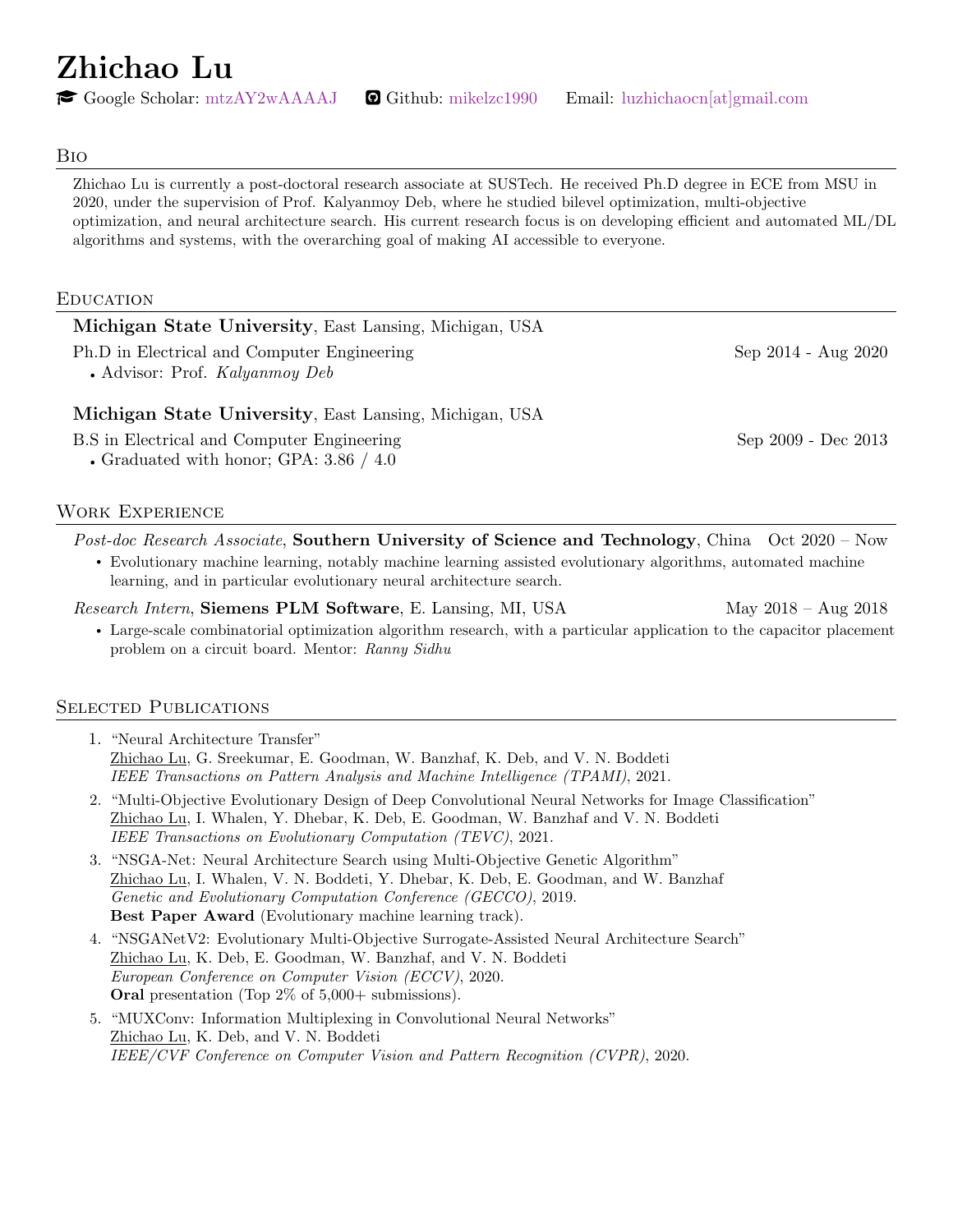### Research Grants

| <i>National Natural Science Foundation of China (Youth Program)</i> , PI<br>• "Surrogate-Assisted Evolutionary Multi-Objective Deep Neural Architecture Search"<br>Award amount: CNY 160,000                          | $2022 - 2023$ |
|-----------------------------------------------------------------------------------------------------------------------------------------------------------------------------------------------------------------------|---------------|
| Shenzhen Science and Technology Program (Postdoctoral Start-up), PI<br>• "Computational Intelligence based Multi-Objective Deep Neural Architecture Search"<br>Award amount: CNY 300,000                              | $2022 - 2023$ |
| China Postdoctoral Science Foundation (General Program), PI<br>• "Research and Applications of Evolutionary Multi-Objective Deep Neural Architecture Search"<br>Award amount: CNY 80,000                              | $2021 - 2022$ |
| <i>Huawei Technologies Co., Ltd, Co-PI</i><br>• "Evolutionary Computation Based Deep Neural Architecture Search for Microchips"<br>Award amount: CNY 1,280,000. Co-authored with Ran Cheng (PI) and Cheng He (Co-PI). | $2020 - 2021$ |

# OTHER PUBLICATIONS (\* EQUAL CONTRIBUTION, #CORRESPONDING AUTHOR, <sup>+</sup>UNDER MY SUPERVISION)

#### Manuscripts in Submission

- 1. "TFormer: A Transmission-Friendly ViT Model for IoT Devices" Zhichao Lu, C. Ding, F. Xu, V. N. Boddeti, S. Wang, and Y. Yang IEEE Transactions on Parallel and Distributed Systems (TPDS), 2022.
- 2. "LoNAS: Low-Cost Neural Architecture Search Using a Three Stage Evolutionary Algorithm" Z. Zhu, W. Fang, S. Zhu, J. Sun, X. Wu and Zhichao Lu IEEE Computational Intelligence Magazine (CIM), 2022.
- 3. "Resource-Friendly Feature Extraction for IoT Devices" C. Ding, Y. Li, Zhichao Lu, S. Wang, and S. Guo IEEE Transactions on Mobile Computing (TMC), 2022.
- 4. "NLMB: A Non-Learnable and Multi-Branching Module for Multi-Task Learning" C. Ding, Zhichao Lu#, S. Wang, R. Cheng, and V. N. Boddeti IEEE Transactions on Pattern Analysis and Machine Intelligence (TPAMI), 2022.
- 5. "MoSegNAS: Surrogate-assisted Multi-objective Neural Architecture Search for Real-time Semantic Segmentation"  $Zhichao Lu, R. Cheng, S. Huang<sup>+</sup>, H. Zhang<sup>+</sup>, C. Qiu and F. Yang$ IEEE Transactions on Artificial Intelligence (TAI), 2022.
- 6. "Automated Design of Feature Pyramid Networks towards Real-time Semantic Segmentation" Zhichao  $Lu^*$ , S. Huang<sup>\*+</sup>, R. Cheng, K. C. Tan, C. Qiu, and F. Yang European Conference on Computer Vision (ECCV), 2022.

#### Journal Publications

- 1. "Towards Transmission-friendly and Robust CNN Models over Cloud and Device" C. Ding, Zhichao  $Lu^{\#}$ , F. Xu, V. N. Boddeti, Y. Li, and J. Cao IEEE Transactions on Mobile Computing (TMC), 2022.
- 2. "Minimizing Expected Deviation in Upper-level Outcomes Due to Lower-level Decision-making Uncertainty in Hierarchical Problems" K. Deb, Zhichao Lu, I. Kropp, J. Hernandez-Suarez, R. Hussein, S. Miller, and A. Nejadhashemi IEEE Transactions on Evolutionary Computation (TEVC), 2022.
- 3. "A General Framework for Enhancing Relaxed Pareto Dominance Methods in Evolutionary Many-Objective Optimization" S. Zhu, L. Xu, E. Goodman, K. Deb and Zhichao Lu Natural Computing, 2022.
- 4. "Accelerating Multi-Objective Neural Architecture Search by Random-Weight Evaluation" S. Hu<sup>+</sup>, R. Cheng, C. He, Zhichao Lu, J. Wang, M. Zhang Complex & Intelligent Systems, 2021.
- 5. "A New Many-Objective Evolutionary Algorithm based on Generalized Pareto Dominance" S. Zhu, L. Xu, E. Goodman and Zhichao Lu IEEE Transactions on Cybernetics (TCYB), 2021.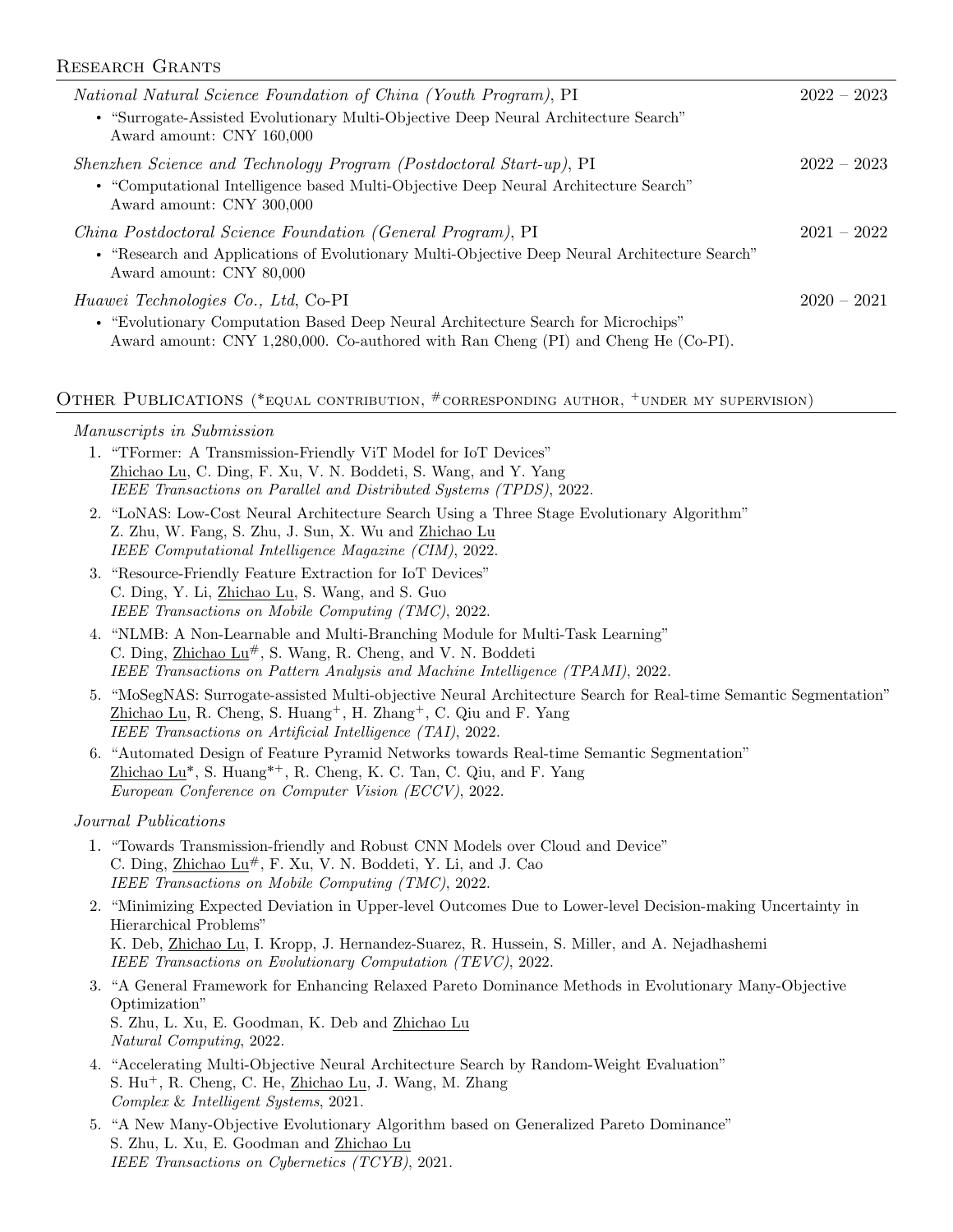- 6. "Bilevel Optimization based on Iterative Approximation of Multiple Mappings" A. Sinha, Zhichao Lu, K. Deb, and P. Malo Journal of Heuristics, 2020.
- 7. "Uncertainty Handling in Bilevel Optimization for Robust and Reliable Solutions" Zhichao Lu, K. Deb, and A. Sinha International Journal of Uncertainty, Fuzziness and Knowledge-Based Systems, 2018.

#### Conference Publications

- 1. "VLMixer: Unpaired Vision-Language Pre-training via Cross-Modal CutMix" T. Wang, W. Jiang, Zhichao Lu, F. Zheng, R. Cheng, C. Yin, and P. Luo International Conference on Machine Learning (ICML), 2022.
- 2. "FaPN: Feature-aligned Pyramid Network for Dense Image Prediction" S. Huang<sup>+</sup>, <u>Zhichao Lu</u>, R. Cheng, and C. He IEEE/CVF International Conference on Computer Vision (ICCV), 2021.
- 3. "End-to-End Dense Video Captioning with Parallel Decoding" T. Wang<sup>+</sup>, R. Zhang, <u>Zhichao Lu</u>, F. Zheng, R. Cheng, and P. Luo IEEE/CVF International Conference on Computer Vision (ICCV), 2021.
- 4. "Multi-objective Neural Architecture Search with Almost No Training" S. Hu<sup>+</sup>, R. Cheng, C. He, and Zhichao Lu Evolutionary Multi-Criterion Optimization (EMO), 2021.
- 5. "The (M-1)+1 framework of relaxed Pareto dominance for evolutionary many-objective optimization" S. Zhu, L. Xu, E. Goodman, K. Deb, and Zhichao Lu Evolutionary Multi-Criterion Optimization (EMO), 2021.
- 6. "NSGA-Net: Neural Architecture Search using Multi-Objective Genetic Algorithm (Extended Abstract)" Zhichao Lu, I. Whalen, V. N. Boddeti, Y. Dhebar, K. Deb, E. Goodman, and W. Banzhaf International Joint Conference on Artificial Intelligence (IJCAI), 2020. (Invited Paper)
- 7. "Balancing Survival of Feasible and Infeasible Solutions in Constraint Evolutionary Optimization Algorithms" Zhichao Lu, K. Deb, and H. Singh IEEE Congress on Evolutionary Computation (CEC), 2018.
- 8. "Solving a Supply-chain Management Problem using a Bilevel Approach" Zhichao Lu, K. Deb, E. Goodman, and J. Wassick Genetic and Evolutionary Computation Conference (GECCO), 2017.
- 9. "Handling Practicalities in Agricultural Policy Optimization for Water Quality Improvements" B. Barnhart, Zhichao Lu, M. Bostian, A. Sinha, K. Deb, L. Kurkalova, M. Jha, and G. Whittaker Genetic and Evolutionary Computation Conference (GECCO), 2017.
- 10. "Finding Reliable Solutions in Bilevel Optimization Problems under Uncertainties" Zhichao Lu, K. Deb, and A. Sinha Genetic and Evolutionary Computation Conference (GECCO), 2016. Best Paper Nomination (Real-world application track).
- 11. "Handling Decision Variable Uncertainty in Bilevel Optimization Problems" Zhichao Lu, K. Deb, and A. Sinha IEEE Congress on Evolutionary Computation (CEC), 2015.
- 12. "Towards Optimal Ship Design and Valuable Knowledge Discovery under Uncertain Conditions" K. Deb, Zhichao Lu, C. B. McKesson, C. C. Trumbach, and L. DeCan IEEE Congress on Evolutionary Computation (CEC), 2015.

## Book Chapters

1. K. Deb, A. Sinha, P. Malo, Zhichao Lu, Approximate Bilevel Optimization with Population-Based Evolutionary Algorithms. In: Dempe S., Zemkoho A. (eds) Bilevel Optimization. Springer Optimization and Its Applications, vol 161. Springer, Cham, 2020. (ISBN 978-3-030-52118-9)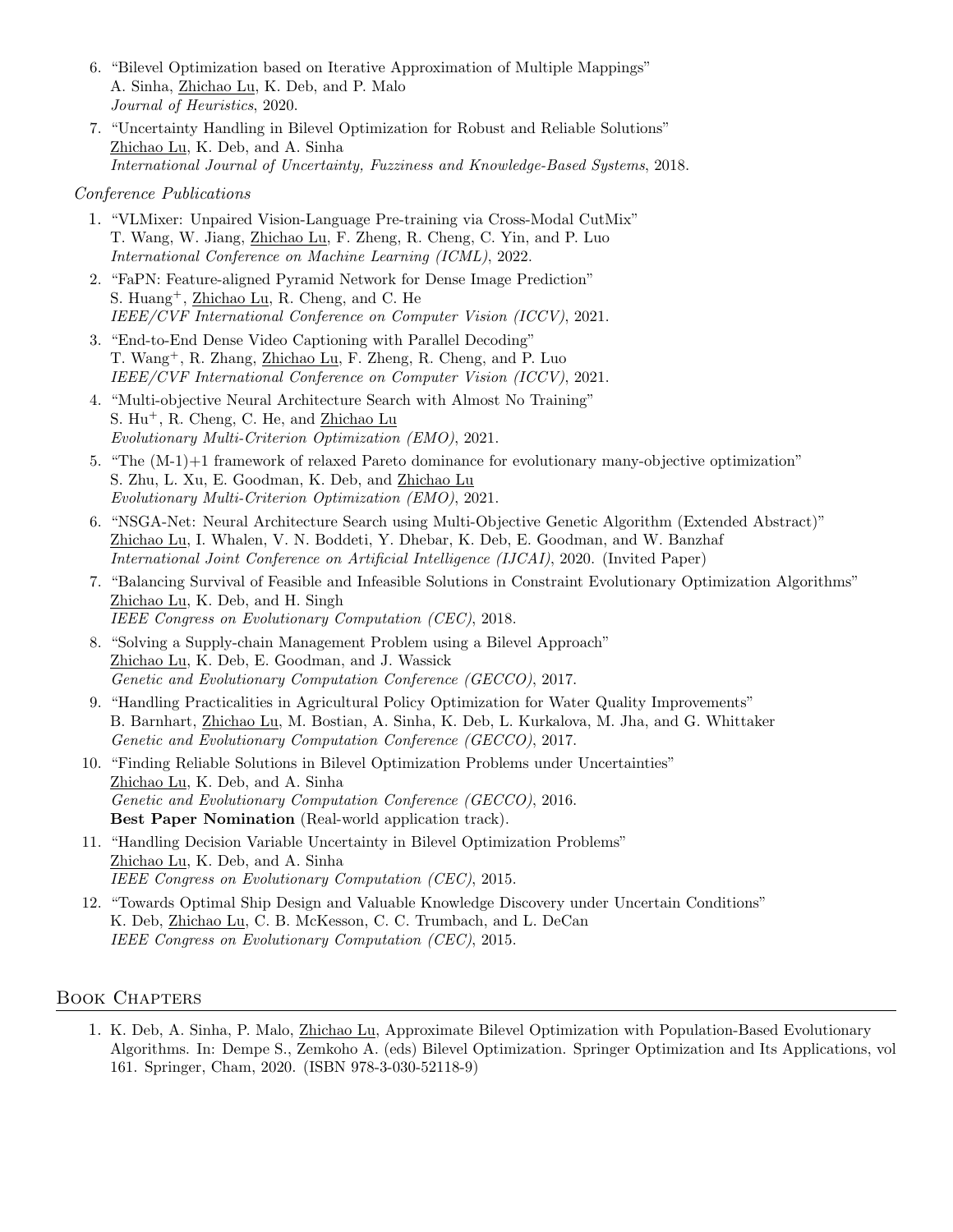# Honors and Awards

| MICCAI Glaucoma grAding from Multi-Modality imAge (GAMMA) Challenge Excellent Award                                           | 2021             |
|-------------------------------------------------------------------------------------------------------------------------------|------------------|
| CVPR ActivityNet Event Dense-Captioning Challenge Runner Up                                                                   | 2021             |
| SUSTech Presidential Outstanding Postdoctoral Award                                                                           | 2021             |
| MSU College of Engineering GOF Fellowship                                                                                     | 2020             |
| GECCO Best Paper Award (Evolutionary Machine Learning Track)                                                                  | 2019             |
| MSU Graduate School Dissertation Completion Fellowship                                                                        | 2019             |
| GECCO Best Paper Award Nomination (Real-world Application Track)                                                              | 2016             |
| MSU Engineering Distinguished Fellowship                                                                                      | 2014             |
|                                                                                                                               |                  |
| <b>INVITED TALKS</b>                                                                                                          |                  |
| South China University of Technology                                                                                          | Dec 2021         |
| • "A Preliminary Exploration of Evolutionary Deep Learning Paradigm"<br>Host: Han Huang                                       |                  |
| Hong Kong University of Science and Technology                                                                                | <b>July 2021</b> |
| • "Towards Automated and Efficient Machine Learning Systems - An Evolutionary Multi-Objective Approach"<br>Host: Jiguang Wang |                  |
| Nature Inspired Computing and Engineering (NICE) Group Seminar                                                                | <b>June 2021</b> |
| • "Evolutionary Multi-Objective Neural Architecture Search"                                                                   |                  |
| Host: Handing Wang                                                                                                            |                  |
| ECCV main conference, virtual.                                                                                                | Aug 2020         |
| • "NSGANetV2: Evolutionary Multi-Objective Surrogate-Assisted Neural Architecture Search"                                     |                  |
| CVPR NAS Workshop, virtual.<br>• "Neural Architecture Transfer"                                                               | June 2020        |
|                                                                                                                               |                  |
| CVPR NAS Workshop, virtual.<br>• "MUXConv: Information Multiplexing in Convolutional Neural Networks"                         | June 2020        |
|                                                                                                                               |                  |
| MSU CSE Multi-Group Seminar, East Lansing, USA<br>• "Evolutionary Multi-Objective Neural Architecture Search"                 | Jan 2020         |
|                                                                                                                               |                  |

## PROFESSIONAL ACTIVITIES

| Conference Organizers:                                                                                                                          |
|-------------------------------------------------------------------------------------------------------------------------------------------------|
| • EMO 2021: Online Platform Co-Chair, International Conference Series on Evolutionary Multi-Criterion<br>Optimization, Shenzhen, China.         |
| • EMO 2019: Local Organizing Committee, International Conference Series on Evolutionary Multi-Criterion<br>Optimization, East Lansing, MI, USA. |
| Conference Program Committee/Reviewer:                                                                                                          |
| • IEEE Conference on Computer Vision and Pattern Recognition (CVPR)                                                                             |
| • Genetic and Evolutionary Computation Conference (GECCO)                                                                                       |
| • IEEE Congress on Evolutionary Computation (CEC)                                                                                               |
| • International Conference Series on Evolutionary Multi-Criterion Optimization (EMO)                                                            |
|                                                                                                                                                 |

## Journal Reviewer:

- ' IEEE Transactions on Pattern Analysis and Machine Intelligence (TPAMI)
- ' IEEE Transactions on Evolutionary Computation (TEVC)
- ' IEEE Transactions on Medical Imaging (TMI)
- ' IEEE Transactions on Multimedia (TMM)
- ' IEEE Transactions on Circuits and Systems for Video Technology (TCSVT)
- ' IEEE Transactions on Artificial Intelligence (TAI)
- ' IEEE Computational Intelligence Magazine (CIM)